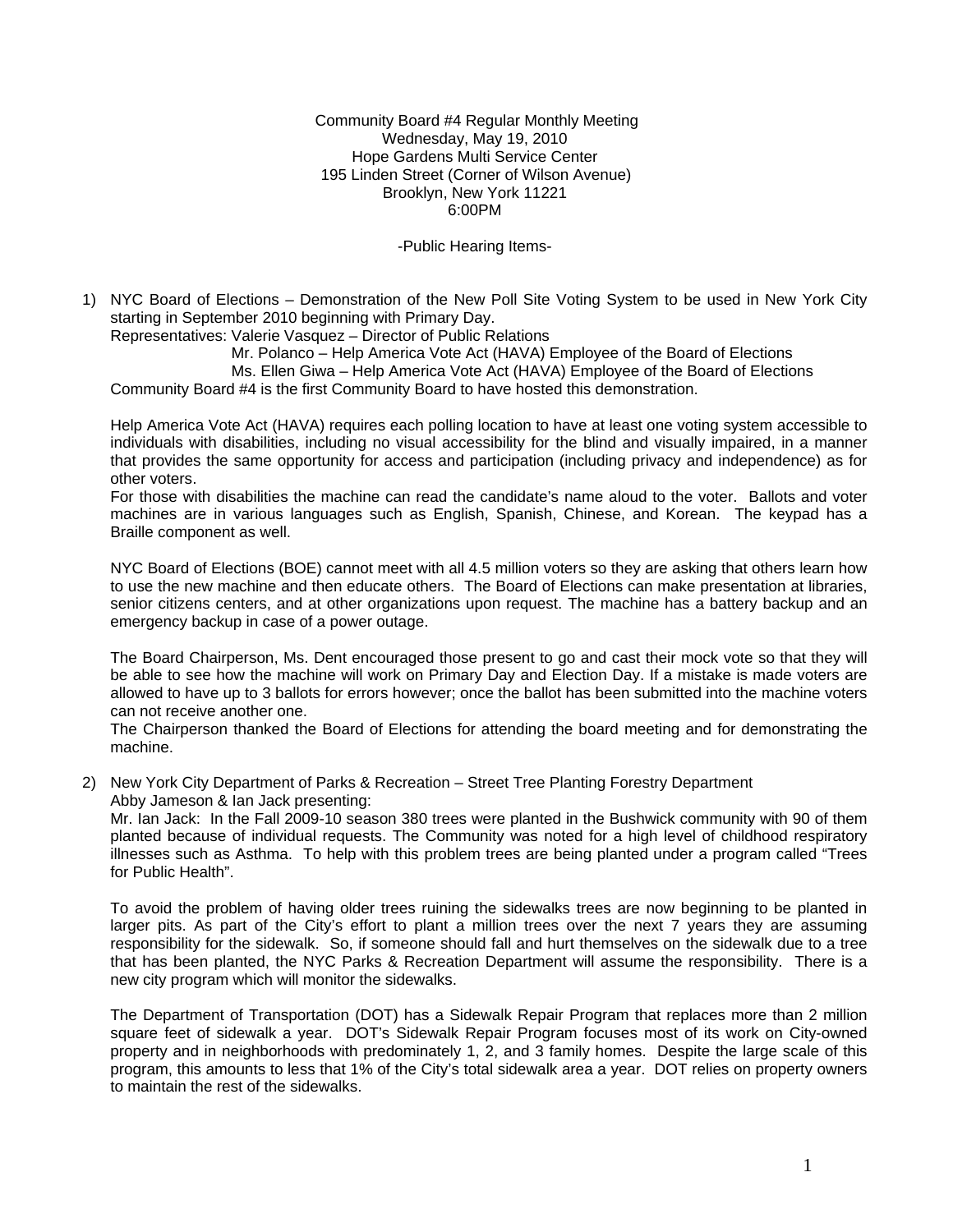Property owners are encouraged to maintain their sidewalk and perform repairs to their sidewalks before a condition becomes a defect which would give rise to a violation. If the sidewalk is damaged due to a city planted tree article #26 will follow:

Article #26: Tree roots have pushed up my sidewalk, what should I do? If your sidewalk problems are caused by tree roots, dial 311 and request an inspection by asking for the Trees and Sidewalks program. The Department of Parks and Recreation (DPR) will receive the request and arrange for a tree inspection. DPR will let the property owner know if the sidewalk is eligible for repair under their Trees and Sidewalks Program. To repair the sidewalk using a private contractor, the property owner should hire a licensed contractor who will obtain a work permit from DOT. DPR can assist the contractor with repairs to sidewalks around street trees free of charge. This work must be coordinated with DPR by dialing 311 and requesting a Root and Sidewalk Consultation. Please note that no street tree roots can be cut without written permission from the Department of Parks and Recreation (DPR).

Abby Jameson: When a tree has been requested or a block is getting trees what will happen is at least 1 month before the tree(s) are planted a notice is sent to the residents of the area letting them know what will occur. Next, underground utilities are marked such as gas, electric and cable lines so as not to be disrupted when the digging starts. The contractor as well as a forestry worker from the DPR will then mark in white paint where the tree is going to be planted. The contractor will then come back and cut the tree pit and soon after that they will come back again and excavate. Some contractors will excavate and plant the tree at the same time-others will excavate all their pits and come back a week or two later to plant the trees. Each tree planted will receive a tag to let you know how to take care of the tree as well as to let you know what type of tree you have received.

Questions were open to the audience; these are a few of them:

Chairperson: Who is responsible for trees planted 5-6 years ago and how can they get on the Trees & Sidewalk program?

You can enroll in the program by calling 311 and they will send someone out to evaluate the tree and sidewalk.

Ms. Smith: Will you come back and prune the trees once they have been planted?

No, the Forestry Department does not prune the trees the local DPR-Borough Office will come and prune the trees such as the Litchfield Mansion Prospect Park Office. The trees are pruned on a 7 year cycle however due to these hard economic times with public finances the years have been extended to up to as many as 11 years.

One can be a civilian pruner in which they will receive a badge, license and a hat. This program is being encouraged because in time it will allow the care of the trees to be moved from the city to the people. The hope is to have over 6 million trees in New York City by the year 2017, so help is needed for person to become civilian pruners to care for all of these trees.

What if you do not want a tree?

The Mayor's policy in which he stated in the election and he will follow through, the sidewalks are actually the Mayor's sidewalk and he will have his trees.

How long does it take for a tree that is requested to be planted?

It can take up to  $1 - 1 \frac{1}{2}$  years for the request to be filled. If you are waiting for a tree to be planted that was requested you can check the status by calling the Brooklyn Borough Forester Tree Planting Office at 718-760- 6794.

What are some of the reasons why a tree can not be planted if requested?

If planting a tree interferes with a bus stop, light pole, stop signs, building entrance, driveway and etc. a tree will not be planted.

What steps should one take if they feel that a tree present a danger?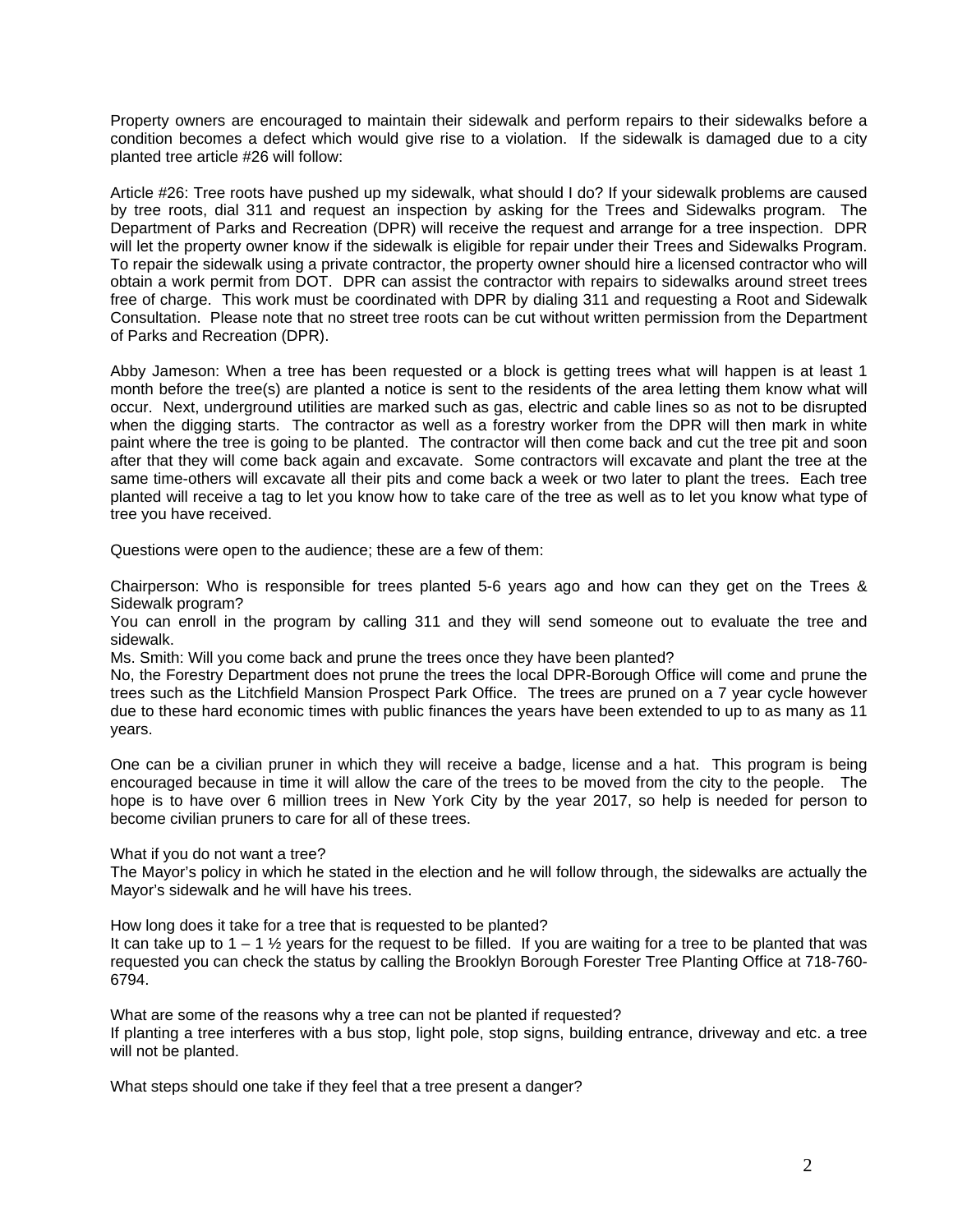If anyone feels that a tree poses a danger they should call their Borough Forestry Office, they have the equipment and the budget to remove the damaged tree. The City is deeply concerned about the trees so if someone feels that a tree has a disease or something is wrong with it they will come and check the tree quickly. Call 311 and emphasize to them that something bad is going to happen, for example, the tree is about to fall down and they will send someone out immediately.

The Chairperson thanked Mr. Jack and Ms. Jameson of the NYC Department of Parks & Recreation Street Tree planting Forestry Department for their presentation.

The Chairperson acknowledged and thanked the following for their attendance and for providing service at the Community Board meetings:

- Two (2) Police Officers representing the  $83<sup>rd</sup>$  Precinct
- Jessica and Steven from the Municipal Art Society
- The 2 representatives from the NYC Fire Department.
- Last but certainly not least our Elected Officials for their representation
- 3) Battalion Chief Joseph Schiralli who is with the 28th Battalion located at 392 Himrod Street. The building is occupied by Ladder 124 & Engine 271. Statistics:

Last month there were 47 structural fires and 19 non-structural fires EMS statistics: 2008 - 2009 2008: 86 Civilian deaths 2009: 73 Civilian deaths

There are 20 units throughout the City slated to be closed due to budget cuts and there is a concern that Engine 271 will be one of them. They are still waiting to see what monies they will receive from the State. The Fire Department merged with the EMS workers in 1995 in order to increase the response time when a medical emergency occurs. When someone has a heart attack and the heart stops pumping blood to the brain a person loses oxygen to the brain and the critical time to revive a person is within 6 to 8 minutes. After a person has not had oxygen supplied to the brain after 8 minutes they are considered biologically dead. It is very rare that a person can survive after that period of time. The Fire Department's response time is usually 2 to 4 minutes. If Engine Company 271 is closed the response time will be increased causing an even longer time for someone to receive the oxygen to their brain that is needed. Battalion Chief Joseph Schiralli is asking for the board and the communities help in their efforts of trying to keep the engine company open.

#### Questions entertained:

Mr. Austen Martinez: Every year the same issue occurs where they want to close Engine 271. Why are they always the one scheduled to be closed?

Battalion Chief Joseph Schiralli feels that since there are a few fire houses in the geographical area that if they close one of the fire companies in that area that the response time should not be increase that much. Engine Company 271 is in a double house which means that they are housed with Ladder 124. There are 2 units in that house and the other surrounding fire houses are single engine companies. They do not want to close an entire fire house; however it is easier to close one company in a double house instead of a company in a single house. Please send your letters of complaint to Mayor Bloomberg or send your letters to the Community Board and they will forward it to City Hall.

Ms. Dent stated that the Community Board and the Elected Officials do not want the fire company to close, so whatever support that they can give they are willing to do.

Ms. Julie Dent called the meeting to order and welcomed all in attendance to the Community Board #4's Wednesday, May 19, 2010 Community Board meeting at 7:30pm.

The Chairperson then asked the District Manager, Ms. Nadine Whitted to call the first roll.

The District Manager stated that they were very involved in the rally that was held and that they can not afford to have any fire house closed in this district because in the 70's Bushwick was on fire. That Fire Company not only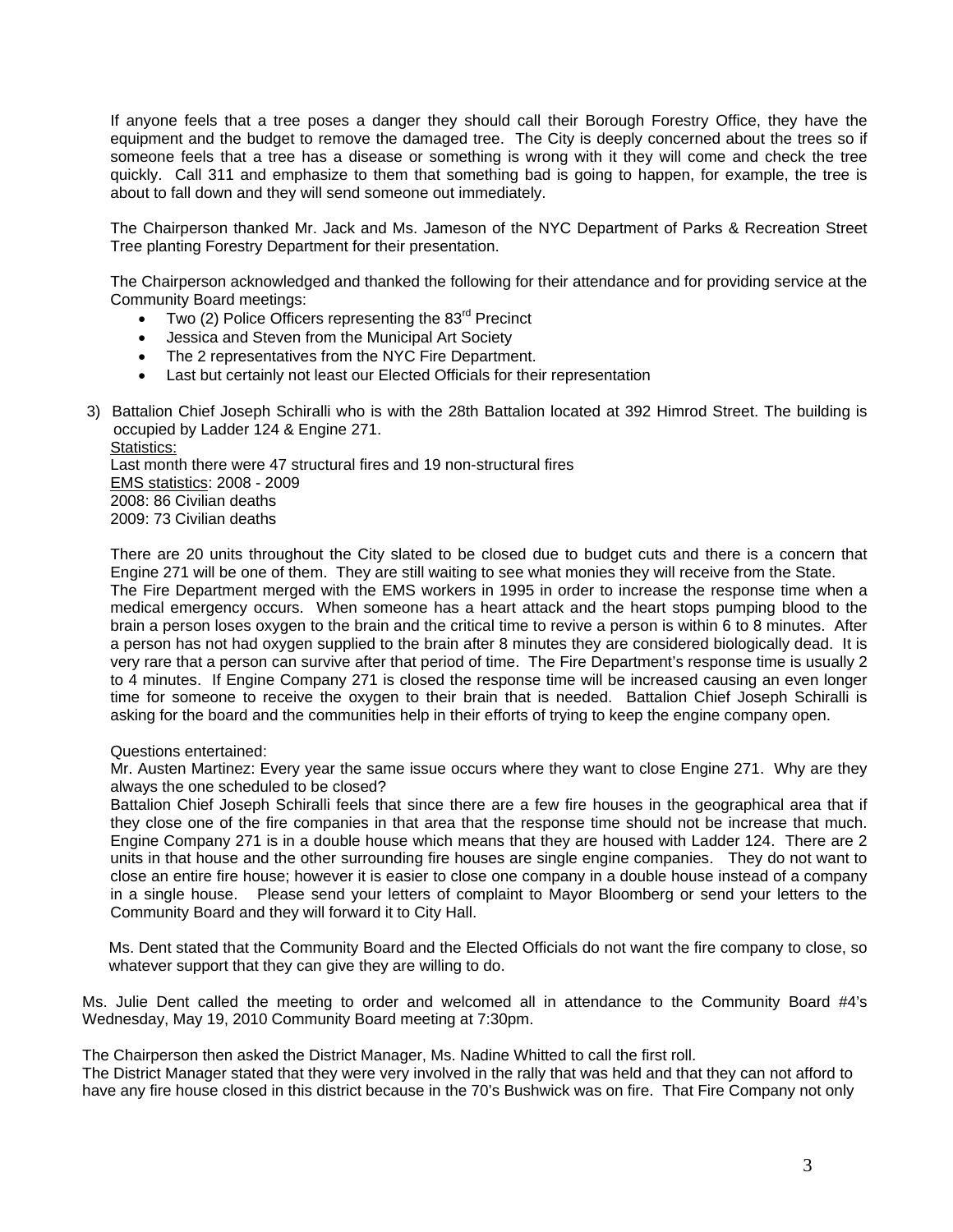services what some calls Northern Bushwick but also Queens which it is very close to Wyckoff Heights Hospital. The Hospital depends on them so they are a very vital critical service provider to the district.

**Roll Call:** 28 members present constituting a quorum.

The Chairperson asked for the acceptance of the agenda with any necessary corrections. The agenda was accepted by Mr. Cyril Joseph with the correction of the Fire Department added to the agenda and second by Mr. Austen Martinez. All members present were in favor.

The Chairperson asked for the acceptance of the previous month's minutes with any necessary corrections. The previous month's minutes was accepted by Ms. Saundria Simmons and second by Ms. Elvena Davis. All members present were in favor.

### **Chairperson's Report:**

The Chairperson then asked that the Elected Officials and/or their representatives to introduce themselves and give out their respective addresses and telephone numbers.

- 1) Italia Guerrero Brooklyn Borough President Marty Markowitz' Office, 209 Joralemon Street, 718-802-4032
- 2) Johnny Joyner Senator Martin Dilan, 786 Knickerbocker Ave., 718-573-1726
- 3) Abby Bello Councilman Erik Martin Dilan, 387 Arlington Avenue, 718-642-8664
- 4) Karen Cherry Congressman Ed Towns, 107-04 Flatlands Ave. Office, 718-272-1175, Cell #: 718-309- 9755
- 5) William Harris Assemblyman Vito J. Lopez, 53<sup>rd</sup> Assembly District, 434 South 5<sup>th</sup> Street, 718-963-7029
- 6) Debra Dilan NY State Comptroller Thomas P. DiNapoli, 59 Maiden Lane, 212-383-2665
- 7) Alejandro Echeverri Councilmember Diana Reyna, 217 Havemeyer Street, 718-963-3141

Ms. Dent thanked the 2 New York City Police Officers from the  $83<sup>rd</sup>$  Pct. for being present at the meeting.

The Chairperson invited all to attend the upcoming committee meetings:

- Civic/Religious Committee & Youth/Education Committee on Thursday, May 20, 2010. The agenda will focus on the final plans for the Annual parade which will take place on Thursday, 10, 2010. The meeting will be held at the board's office at 315 Wyckoff Avenue, 6pm.
- Public Safety Committee on Tuesday, June 1, 2010 at the 83<sup>rd</sup> Precinct located at 480 Knickerbocker Avenue. The committee will discuss the planning of a special public hearing on Sexual Offenders. The committee will also discuss the petition received by community residents concerning the permitting of the park by the Bushwick High School Campus.

The (SYEP) applications for the 2010 summer program must be completed and submitted by Friday, May 21, 2010. The program will run for 7 weeks from July  $6<sup>th</sup>$  to August 21<sup>st</sup>. Participants work up to 25 hours a week while earning \$7.25 per hour. Job placement include government agencies, hospitals, summer camps, nonprofit, small businesses, law firms, museums, day cares, and retail corporations. All NYC residents between the ages of 14 and 24 are eligible.

Celebrate 100 years of service at Brooklyn Botanic Garden – As Brooklyn Botanic Gardens marks its first century of service to the community, we hope you will join in celebrating the Garden's founding vision, decades of innovation and exciting plans for the future! For more information, please visit www.bbg.org.

In July the City plans to displace 2000 children. We are protesting the closing of 20 City run Day Care Centers. The plan to close these centers will lead to the permanent lost of child care student slots in low income neighborhoods at a time of great need. The chairperson asked that everyone continue to reach out to the Elected Officials to state that we can not afford to see any of the 20 day care centers close theirs doors. Please write letters to the Mayor.

Soul Tigers Marching Band, Inc. presents an Auction/Fundraiser on Friday, June 4, 2010 form 6pm-9pm. The event will take place at Brooklyn Borough Hall located at 209 Joralemon Street. The funds will be used to assist the band with their travel to Africa.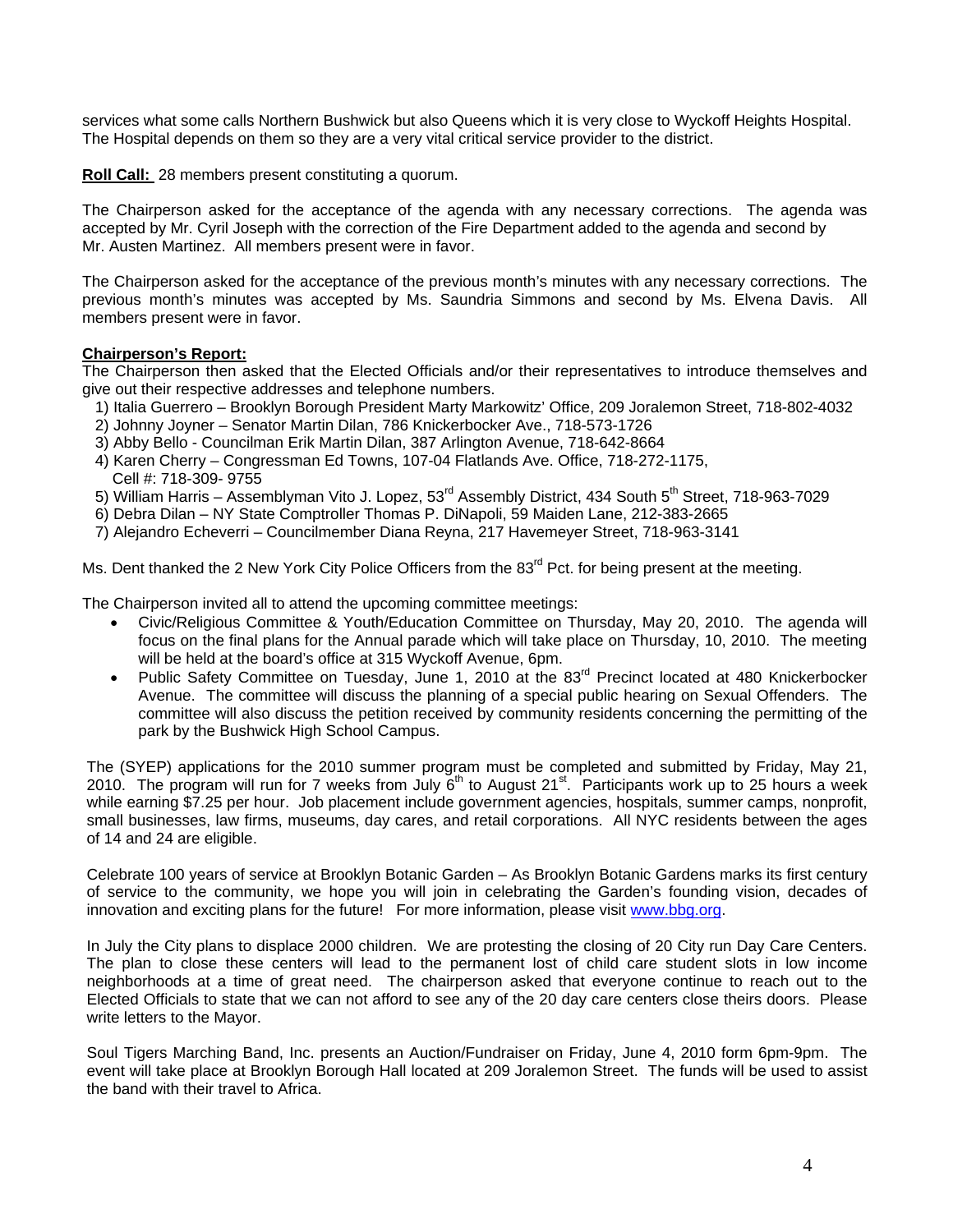Shapeup NYC – Free fitness Classes, Expert Instructors are located at 42 locations across New York City. Shaping up has never been so easy! The class is being offered at I.S 291 for the Bushwick area. Classes are located in all five boroughs. For class schedules and to learn more about Shapeup NYC, visit www.nyc.gov/parks or call 311.

# **District Managers Report:**

The District Manager attended several meetings this month.

The District Manager, Chairperson, the Public Safety Committee Chairperson, Barbara Smith and the First Vice Chairperson, Martha Brown attended a meeting on Thursday, April 29, 2010 that was sponsored by Community Board #3, KCDA Office and NYPD PBBN which provided information on the NYS-Sex Offender Registration Act (SORA). The Brooklyn Kings County District Attorney's Office provided information and entertained questions.

- What is the NYS Sex Offenders Registration Act? The NYS Sex Offenders Registration Act (SORA) was enacted into law in 1996. It requires all individuals convicted of designated sexual offenses to register with the Division of Criminal Justice Services.
- Is this the same as Megan's Law?
- Who has to register? The law applies to all individuals convicted of designated sexual offenses, regarding of whether the victim is an adult or a child.
- What does it mean to register?
- What are the risk level classifications?
- What is the length of time that a sex offender must register?
- What happens if a sex offender does not register?
- How can I learn if any sex offenders live in my neighborhood? There are 4 ways to learn if a sex offender lives in your neighborhood.
- 1. 1) Call the NYS Fenders Registry at 1-800-262-3257. You must provide the name of the person as well as some other identifying information such as a date of birth, social security number, driver's license number or exact address
- 2. You can get a list of the Level Two and Level Three sex offenders who live in your community by going to the website of the Division of Criminal Justice Services: www.criminaljustice.state.ny.us click on the New York State Subdirectory of Registered Sex Offenders. You can search the Subdirectory geographically by zip code or city/town.
- 3. Your can go to your local police precinct and ask to look at the subdirectory, which is kept on file by the police.
- 4. The police are authorized to notify the community about sex offenders who reside there.

Additional information can be obtained by going to www.criminajustice.state.ny.us

#### School Construction Authority

The School Construction Authority (SCA) advises of a Construction Project at Bushwick Leaders High School for Academic Excellence. The work will include reinforcing the support elements of the building. The work will begin shortly and the expected completion date is in December 2011. The work requires asbestos abatement. According to the SCA the material does not easily create airborne fibers or pose potential fiber exposure to surrounding occupants.

A copy of the NYC Department of Education School Construction Authority's letter was attached to the District Manager's report.

For this year only due to the revision of the Summer Playstreet Application the deadline has been extended to May 31, 2010.

#### Street Activity Permits

The Street Activity Permit is used primary to close off the street from traffic flow. The most popular use is for block parties. However, churches, community based organizations and health organizations must also apply for a permit when requesting to use the city's street. ONE MUST APPLY NINE (9) WEEKS IN ADVANCE OF THE REQUESTED DATE. The process involves the board's office consulting with the  $83<sup>rd</sup>$  Precinct who would determine if there has been any negative activity on the requested street.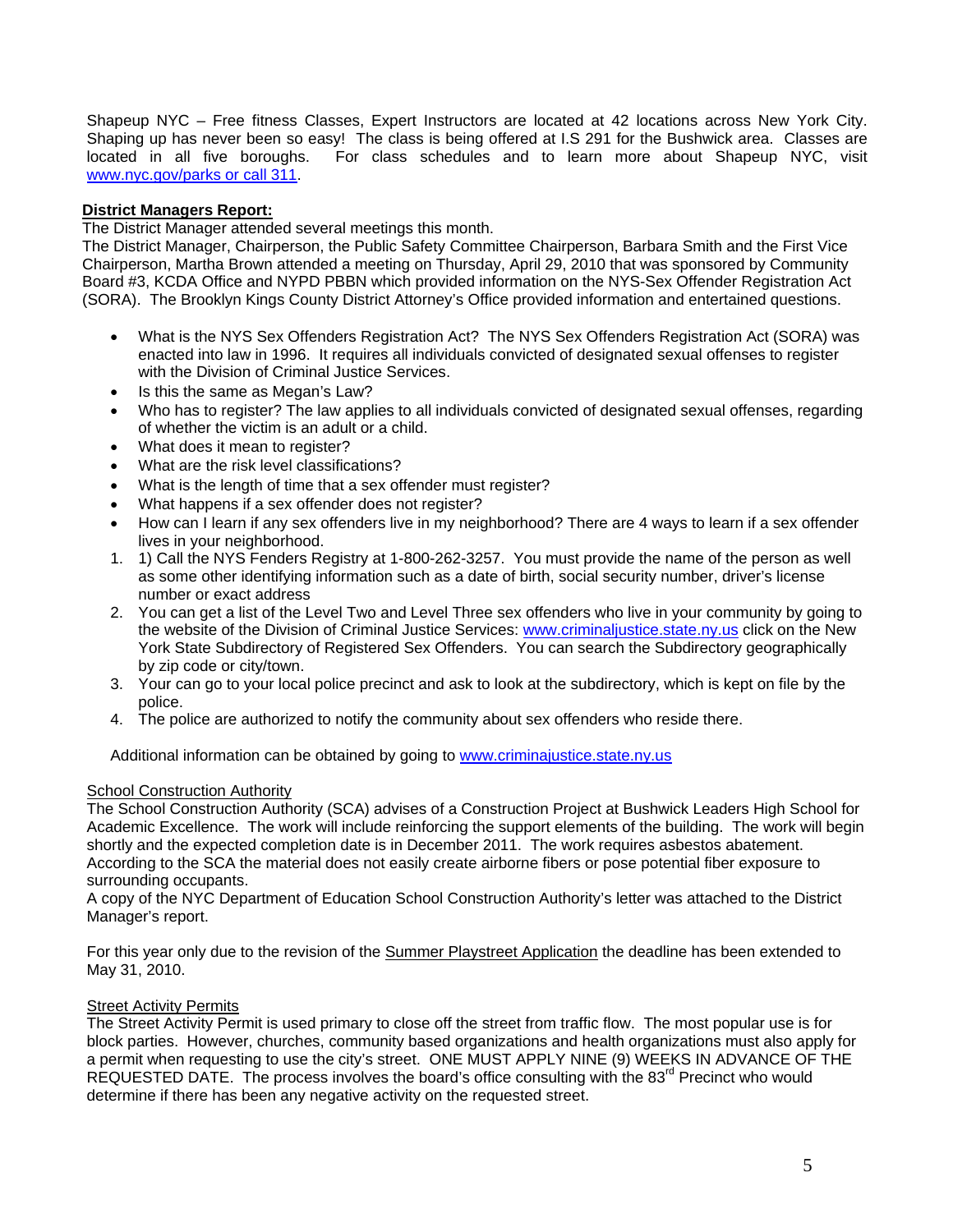Due to the overwhelming number of requests only 10 street closing applications are accepted on any given date in the community district; with the first (5) being granted a rain date. To ensure smooth traffic flow consecutive street closing are prohibited.

# Brooklyn Botanic Garden Greenest Block in Brooklyn Contest

The purpose of the contest is to promote streetscape gardening, tree stewardship, and community development in the borough of Brooklyn through block and merchant associations and other community groups. The contest is free to enter. In addition to prizes for residential and commercial blocks, prizes are also awarded to Greenest Storefront, Best Street Tree Beds, Best Window Box and Best Community Garden Streetscape. Winners will receive cash prizes or gardening tools and all participants will be awarded a recognition certificate. To be judged for all these prizes, your block must enter either the Residential or Commercial block categories. Residential entrants must be a: Block Association, Homeowners Association, Civic Organization, Community Garden, School or other.

For more information please call 718-623-7250.

# Economic Census Workshops

The Census Bureau is conducting two half-day workshops for data users on the 2007 Economic Census.

• New Users learn about the range of data about businesses available from the Census Bureau, including both the Economic Census and more frequent data sets.

• Experienced users learn about new features of the data, comparability issues, and qualifications of the data.

• Attendees gain skills in accessing Economic Census data in American FactFinder.

• Attendees have the opportunity to tell others about their practical applications of the data and learn what others are doing.

The cost is FREE. Dates for New York are Thursday, June 10, 2010 from 1:30pm – 5:00pm and Friday, June 11, 2010 from 9:30am to 1:00pm. Location: New York Metropolitan Transportation Council, One Seaport Plaza – 199 Water Street, 22<sup>nd</sup> Floor, New York 10038.

For June 10, 1:30pm: www.regonline.com/new\_york\_ny\_1\_economic\_census\_conference For June 11, 9:30am:www.regonline.com/new\_york\_ny\_2\_economic\_census\_conference

### FREE - College Classes & Services for Veterans

La Guardia Community College - Apply for GI benefits, college enrollment & other financial aide, preparing for college placement test in reading, writing and math. Develop an electronic portfolio, use your military experience to select a career or college major. Call (718) 482-5386/5231 for more information.

Community Board #4's Annual Parade – Thursday, June 10, 2010 (Brooklyn Queens Day) the board have over 40 youth nominated!!! They are still looking for other local organizations to join in on a day of fun, food and celebration.

### Baseball Organizations:

Field of Dreams Sport Club Little League will have their opening day ceremony parade in dedication to Leandra's Law on Saturday, May 22, 2010 at 10:00am. Location: Knickerbocker Avenue and Menahan Street, Marching to Irving Avenue and Madison Street "Bushwick Campus Baseball Field" for more information call 347-465-6305

The Quebradillas Little League Baseball Organization: Grand Opening Day on Saturday, May, 22, 2010 Location: IS 383 Park at Greene & Knickerbocker Avenues

### **Committee Reports:**

Parks & Recreation Committee, Mr. Austen Martinez - Chairperson: Meeting held Tuesday, May 11, 2010 at 6:00pm, 315 Wyckoff Avenue

Items Discussed:

1) Insured Policies

Quebradillas Baseball Organization, B.Q. Sports, Inc., Field of Dreams produced valid insurance policies. The Roberto Clemente Baseball League and the United Little League did not attend meeting (Did not produce insurance policies or rosters)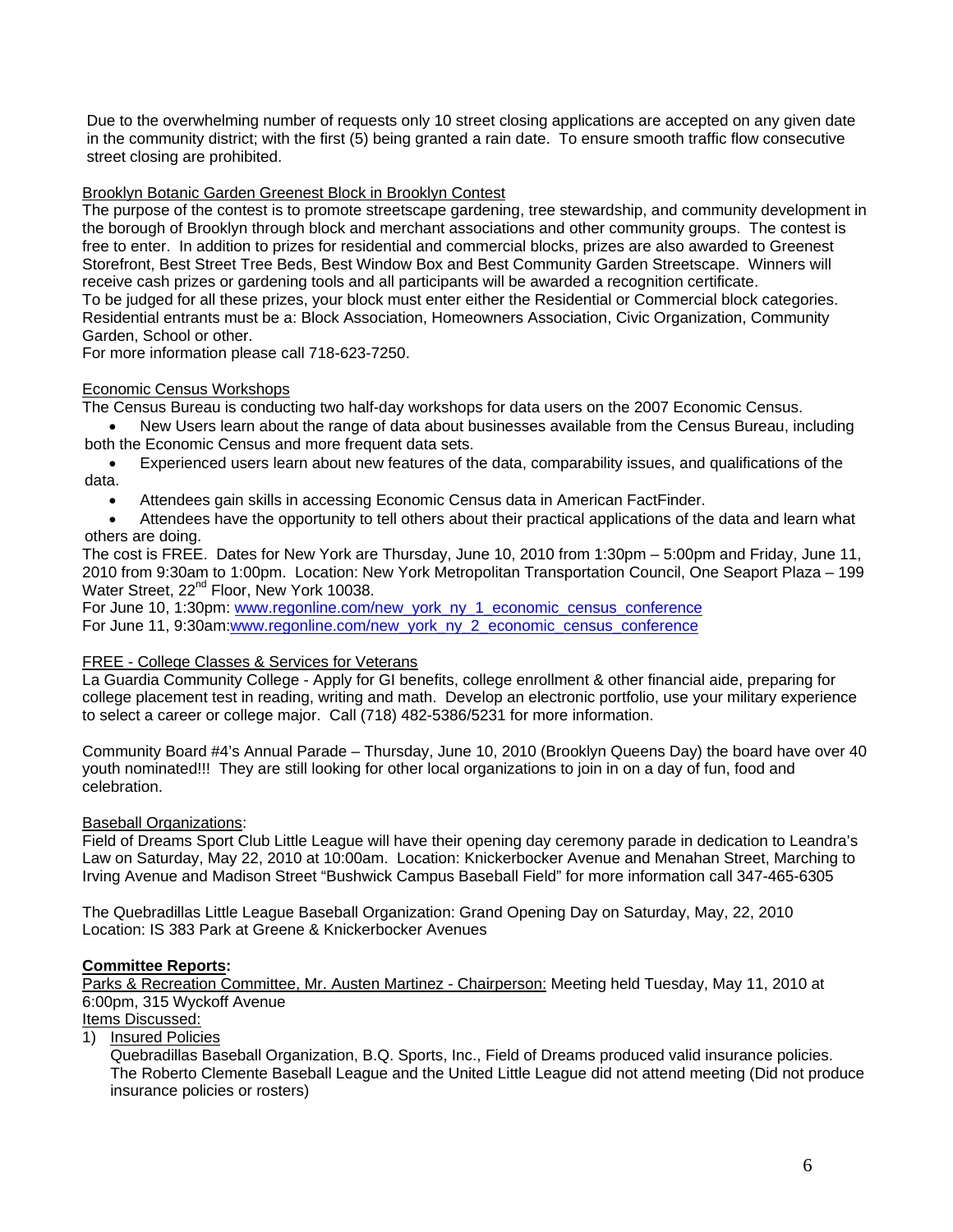- 2) Presentation of Baseball league rosters:
	- 1) Quebradillas Baseball Organization
		- a) 24 Teams, 15 players per roster
		- b) 4-6 years old, 5 teams
		- c) 7-8 years old, 4 teams
		- d) 9-10 years old, 6 teams
		- e) 11-12 years old, 4 teams
		- f) 13-14 years old, 5 teams
	- 2) B. Q. Sports, Inc.
		- a) 13 teams, 15 players per roster
		- b) 4-6 years old, 3 teams
		- c) 7-8 years old, 3 teams
		- d) 9-12 years old, 3 teams
		- e) 11-12 years old, 4 teams
	- 3) Field of Dreams
		- a) 16 teams, 15 or 16 per roster
		- b) 4-6 years old, 4 teams
		- c) 7-8 years old, 4 teams
		- d) 9-10 years old, 4 teams
		- e) 11-12 years old, 4 teams

The contracts shown by the various baseball leagues were signed by the parents indicating that the majority of the children in the leagues are the children of Bushwick. All leagues present were in compliance.

Committee members discussed the Roberto Clemente's disregard for the age limit requirements and rules that each league are required to follow. All leagues were clearly informed and have been told a number of times that the cut off age is 12 years old. While holding a temporary permit, the Roberto Clemente Little League sublet the field to a school in Greenpoint, Brooklyn. Members from Community Board's PRC witnessed that the kids using the park was clearly over the age limit of 12 years of age.

What are the criteria of the Department of Parks for one applying for the use of the Parks?

- 1) The leagues must have insurance
- 2) Children under the age of 12
- 3) Live in the Bushwick Community

The Department of Parks & Recreation allows Community Board #4 to recommend who will use the parks in the district.

#### Recommendation:

The PRC made a recommendation to send a letter to the Department of Parks and Recreation for the immediate revocation of the permit issued to the Roberto Clemente Baseball League and the United Little League from using the Knoll Street Ball Field due to their lack of respect for Community Board's #4 rules and regulation in using the parks.

The Chairperson of the Parks & the Recreation Committee motioned not to let the Robert Clemente Baseball League and the United Little League be issued a permit for the 2010 -2011 season. The motion was second by both Ms. Barbara Smith and Mr. Robert Camacho. All board members were in favor.

Public Safety Committee, Ms. Barbara Smith - Chairperson, meeting held on Tuesday, May 11, 2010, 83<sup>rd</sup> Precinct, 480 Knickerbocker Avenue, 6:00pm Items Discussed: NYS Liquor Authority – License Request Please see Public Safety Committee Report for more information Next PSC meeting will be held on Tuesday, June 1, 2010

### **Old Business:**

Ms. Dent asked Ms. Laura Braslow to put in writing a description of what the Arts & Cultural Committee will do along with listing the objective of the committee.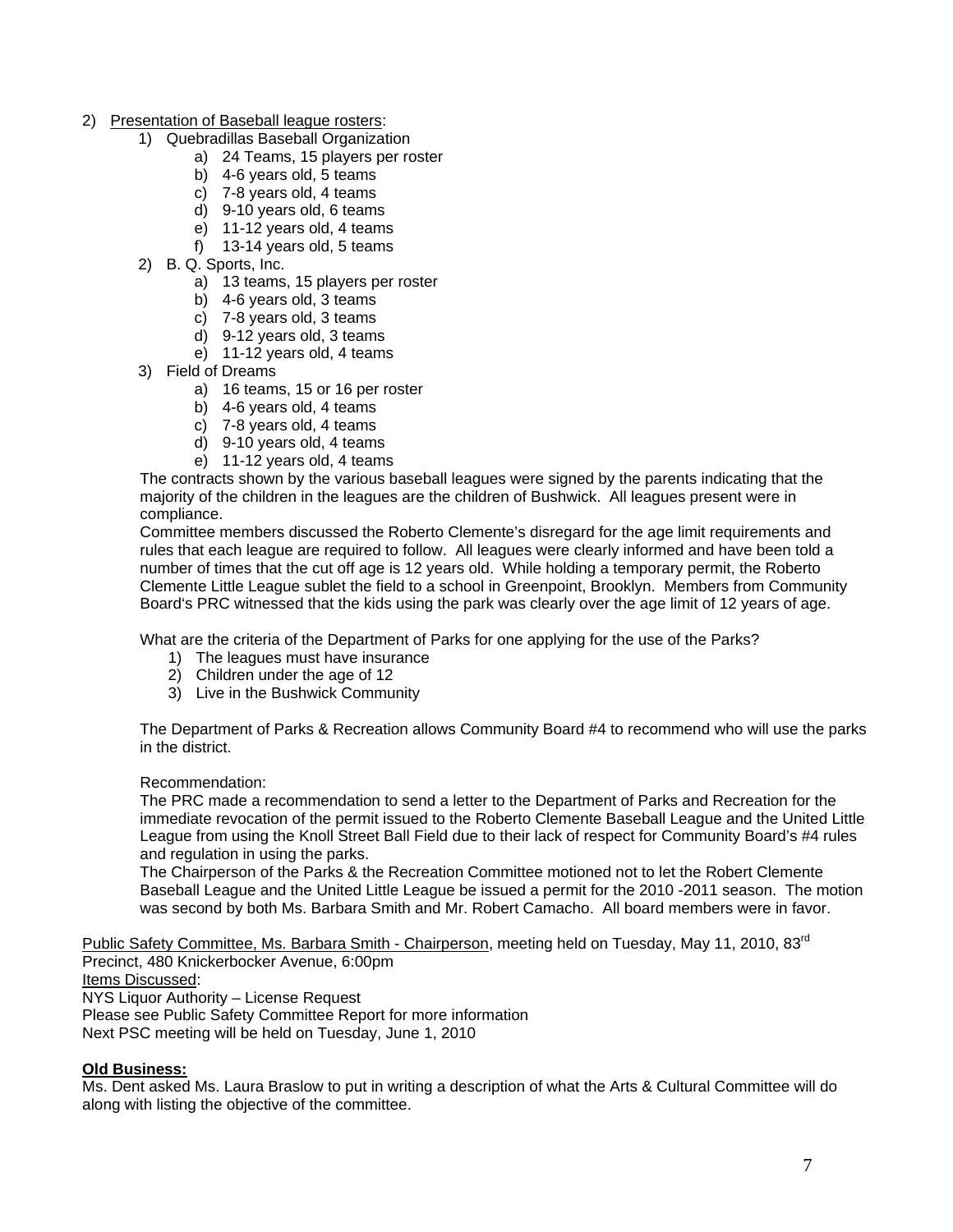Ms. Whitted stated that before the Arts & Cultural Committee becomes a part of a standing committee it will need to be outlined to everyone.

Ms. Braslow agreed to put the details of the committee in writing so that it can be voted upon.

#### **New Business:**

Ms. Whitted announced the Community Board's #4,  $5<sup>th</sup>$  Annual Parade's new date – Thursday, June 10, 2010 Volunteers are needed. The next CRC meeting will be held Thursday, May 20, 2010 at 315 Wyckoff Avenue, 6pm.

Merchant Association Myrtle Avenue/Irving Avenue (MEMA): Due to the economic situation the business community is asking for help with closing down illegal street vendors. Businesses are going out of business and closing their doors because they can not financially compete against the illegal vendors.

Ms. Whitted: A meeting will be arranged in the near future with the 83<sup>rd</sup> Precinct and the Economic Development Committee to determine how to best help the merchants with this problem. The merchants will be notified of the meeting date.

#### **Announcements:**

Ms. Barbara Smith: The 83<sup>rd</sup> Pct. Community Council will have a fund raiser "Mother and Father Day Dance" on May 21, 2010. It will be held two weeks after Mothers Day and two weeks before Father's Day. Tickets: \$15.00

Alejandro Echeverri: Council Member Diana Reyna along with the Department of Transportation will have a meeting on the Quality of Life on Broadway. The meeting will be held on Thursday, May 27 at 7pm. For more information please call 718-963-3141

Laura Braslow: Bushwick Open Studio and Arts Festival-4<sup>th</sup> year event on June 4-6, 2010. Registration is now open online until May 2, 2010 at www.artsinbushwick.org Board members that are interested in being on the Arts & Culture Committee were asked to see Ms. Braslow.

Save the Date! Buena Vida's Annual Health Fair & Festival, Saturday June, 19<sup>th</sup> 2010, "Growing with the Community", Block Festival at 48 Cedar Street, Brooklyn, New York. There will be games, rides, raffle and music! For more information contact: Debbie Laskin at 718-928-3525 or dlaskin@buenavidacenter.org

Storefront: The Kids of Bushwick!!! Please join gallery directors Jason Andrew and Deborah Brown for a punch and cookie reception celebrating and exhibition of art made by kids of Bushwick. Friday, May 21 from 5-7pm at 16 Wilson Avenue, for more information please contact 646-361-8512.

Jessica Rivera, Municipal Art Society: City Youth Internship on learning how to project maps for the MAS. The program is available for Freshman, Sophomore & Junior High School students. If interested call Jessica at 718- 300-2172. The program pays \$10.00 per hour.

Shaun Michael: Linden/Bushwick Community Garden (corner of Broadway & Linden Street) Farmers Market opens Wednesday May 26, 2010 at 10am -6pm. EBT and WIC are gladly accepted, there will be an hourly drawing for food and prizes.

Free! Food demos & Tastings, Bicycle-Blended Smoothies, Live Music and Healthy Cookout with Bushwick food Coop at 1PM for \$5.00

The Market is under the directorship of Mr. Cyril Joseph and Ms. Avellar Hansley. For more information visit www.Bushwickfarmersmarket.org

Johnny Joyner representing State Senator Martin Malave Dilan: "Bringing Government to the People", Thursday, May 27, 2010, 7pm at St. Peter's Lutheran Church located at 94 Hale Avenue (between Ridgewood and Arlington Avenues) Public Safety Community Forum, Topic: Improving Quality of Life and Safety in Our Community Guest Speakers: NYS Assemblyman Darryl Towns, 54<sup>th</sup> AD, NYC Councilman Erik Martin Dilan, 37<sup>th</sup> CD, Inspector Jeffrey B. Maddrey, 75<sup>th</sup> Precinct, Representative from the Office of District Attorney Charles Hynes, John Rodriguez, President, Zone 2 Advisory Board, Inc. and Cameron Foster, Director, Cypress Hills LDC, Weed & Seed project